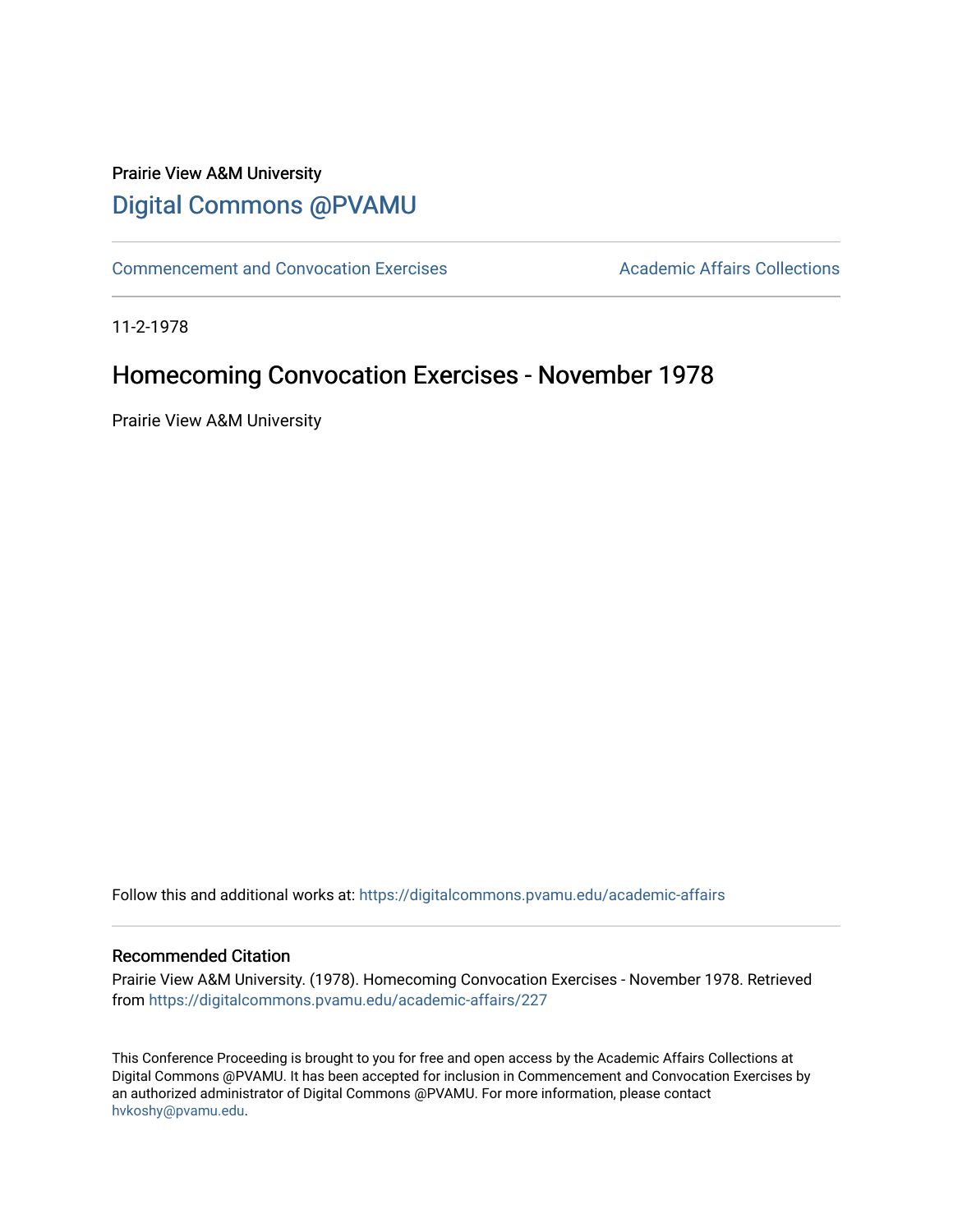PRAIRIE VIEW A&M UNIVERSITY OF TEXAS

THEME: *PVA&MU--1878-1978: A Century of Success* 

# *The Golden Anniversary*  HOMECOMING CONVOCATION

**(Honoring the Class of 1928)** 



### THURSDAY, NOVEMBER 2, 1978 AT 10:00 A.M.

Health and Physical Education **Building** 

**Prairie View, Texas**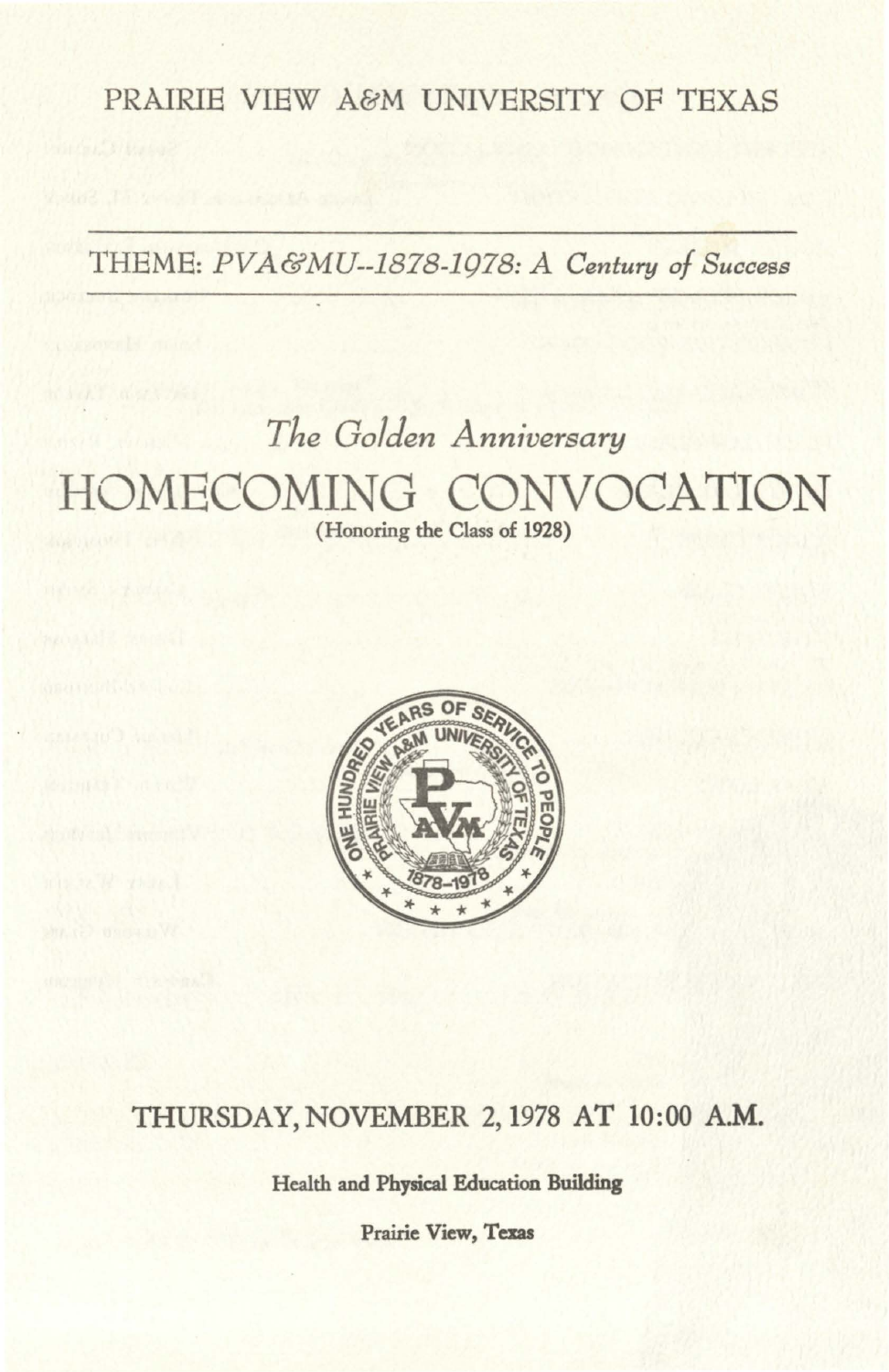# SPECIAL PLATFORM GUESTS

| STUDENT GOVERNMENT ASSOCIATION SUSAN CARMON              |  |
|----------------------------------------------------------|--|
| PAN HELLENIC ASSOCIATION LANCE ALEXANDER, PENNY M. SONGY |  |
|                                                          |  |
|                                                          |  |
|                                                          |  |
|                                                          |  |
|                                                          |  |
|                                                          |  |
|                                                          |  |
|                                                          |  |
|                                                          |  |
|                                                          |  |
|                                                          |  |
|                                                          |  |
|                                                          |  |
|                                                          |  |
| INTERNATIONAL STUDENT ASSOCIATION WILFORD GLASS          |  |
|                                                          |  |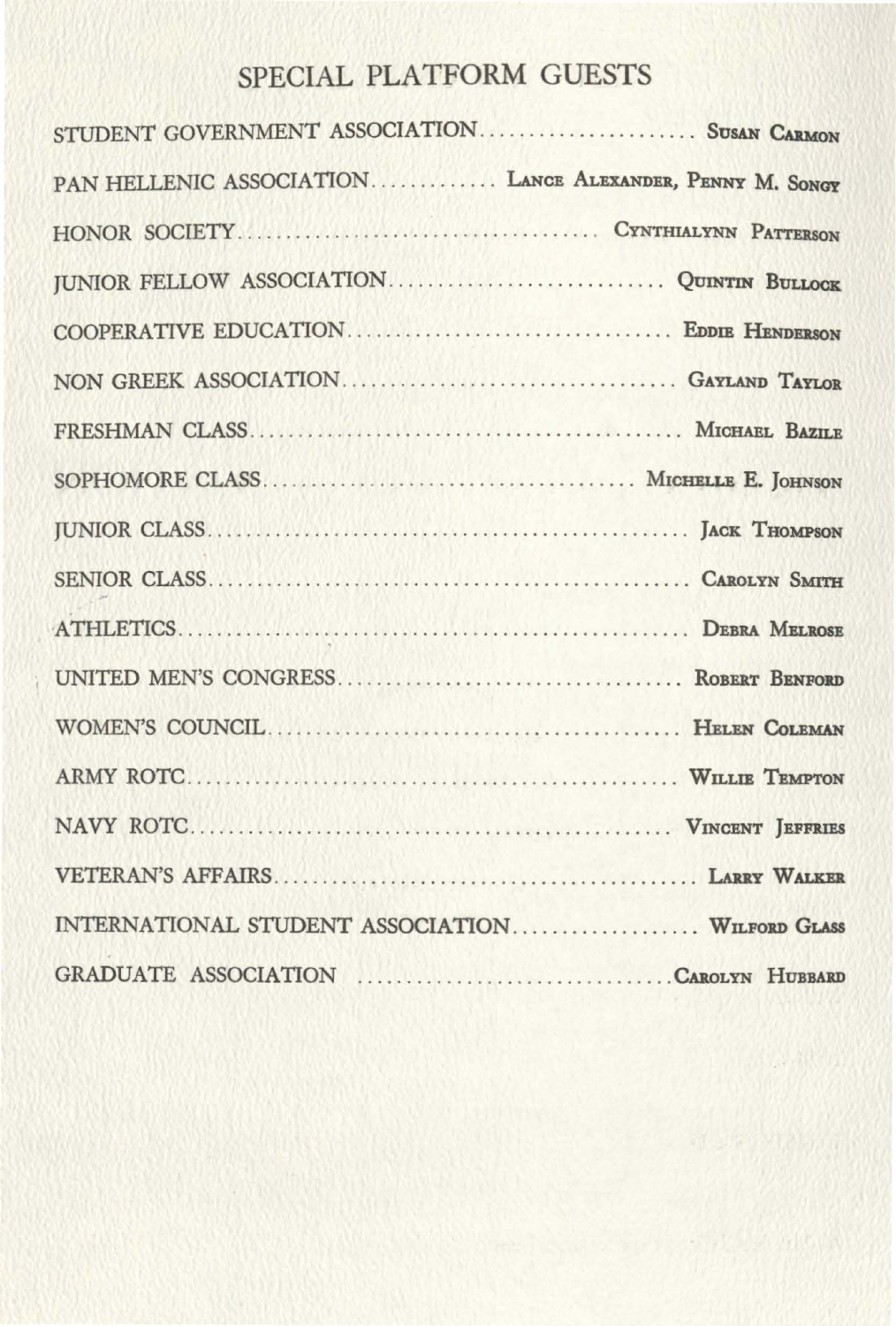### PROGRAM

Presiding: QUINTIN BULLOCK, '80 Association of Junior Fellows

|  | PRELUDE |
|--|---------|
|  |         |

INVOCATION . . . . . . . . . . . . . . . . . . . . . . . . . . . . . . . . THE REVEREND LEE C. PHILLIP, '28 Dean of the Chapel (Emeritus)

MUSIC: "Don't Be Weary Traveler" .............. . ................ . */aster Hairston*  The Chamber Choir - DR. RoBERT A. HENRY, *Director* 

#### GREETINGS-

| "The Undergraduate Studens" MICHAEL BAZILE, '82                          | President, Freshman Class                  |
|--------------------------------------------------------------------------|--------------------------------------------|
|                                                                          | BERNARD GIBSON<br><b>Graduate Sttudent</b> |
|                                                                          | Professor, College of Home Economics       |
| MUSIC: "Walk Together Children" William Henry Smith<br>The Chamber Choir |                                            |
|                                                                          | Cadet Colonel, Battalion C.                |
|                                                                          | Pastor, M                                  |
| PRESENTATION OF GIFT TO THE UNIVERSITY DEVELOPI                          |                                            |
| REMARKS                                                                  | DR.<br>President, Prairie V                |
|                                                                          | Pastor, St. Martin DePo                    |
|                                                                          |                                            |